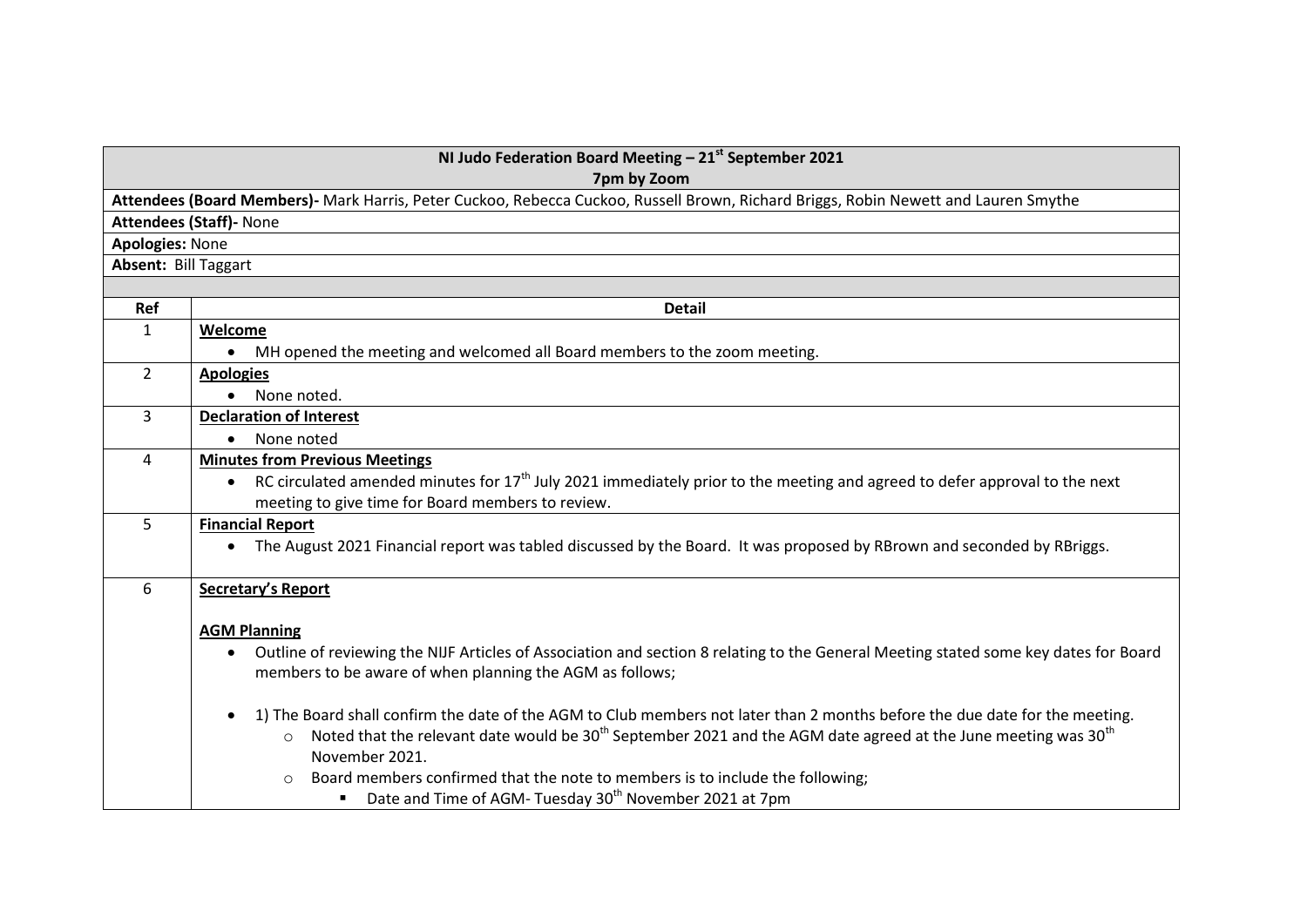| Venue-House of Sport, Belfast<br>$\blacksquare$                                                                                                                                                           |
|-----------------------------------------------------------------------------------------------------------------------------------------------------------------------------------------------------------|
| A note on how long an A club needs to be registered for before being eligible to vote. RBriggs to check this with                                                                                         |
| BJA.                                                                                                                                                                                                      |
| Also a note that agenda items need to be sent to the Secretary by $31st$ October 2021 (see point 2 below)                                                                                                 |
| Note to be sent to members by GR before 30 <sup>th</sup> September for Club Chairs/Secretaries, NIJF website and NIJF Facebook.<br>$\circ$                                                                |
| 2) Any item of business which any member is entitled to vote wishes to place on the agenda should be intimated to the Secretary<br>30 days before the AGM and this will be 31 <sup>st</sup> October 2021. |
|                                                                                                                                                                                                           |
| 3) The Board shall prepare an agenda and issued as part of the notice of the meeting to be sent at least 14 days before the AGM.<br>This will be 15 <sup>th</sup> November 2021.                          |
| Agreed next Board meeting to discuss AGM and agenda items received would be on 9 <sup>th</sup> November 2021 at 7pm by Zoom.                                                                              |
| Reports-RC to look for AGM report dated 8 <sup>th</sup> May 2021 and send to LS and GR. LS will link with GR on the report and ask<br>$\circ$                                                             |
| her to request a 2020/21 report from each person who contributed before by Friday 22 <sup>nd</sup> October so as the AGM report can                                                                       |
| be compiled and reviewed by the Board at the meeting on 9 <sup>th</sup> November.                                                                                                                         |
| Agenda Items-LS to draft up an agenda for Board consideration with the following initial items;                                                                                                           |
| A) Nominations for Board roles- Secretary (LS), Chairperson (vacant) & Membership Director (vacant)                                                                                                       |
| Other Board members appointed in 2019 and due for re-election in 2022.                                                                                                                                    |
| Nomination form to be drafted with the two roles.                                                                                                                                                         |
| B) Adoption of changes to NIJF Memorandum and Articles of Association                                                                                                                                     |
| Changes to be made and sent to the Board for review and approval in advance of Board meeting on 9 <sup>th</sup><br>November.                                                                              |
| Discussed the resignation from Mark Harris from the role of Chairperson also meant that he was resigning from the Board of                                                                                |
| Directors. MH confirmed that he would stay on in the UK anti-doping role or vice-chair if it became available.                                                                                            |
| All agreed that the first meeting after the AGM the Board would discuss and allocate roles.                                                                                                               |
| RBriggs highlighted the need to recruit more people on to the Board to help and RBrown noted that a membership director had<br>been discussed and was needed.                                             |
|                                                                                                                                                                                                           |
| Mary Peters Trust Funding Liaison Officer                                                                                                                                                                 |
| CW to take on this role to replace Averil Taggart.                                                                                                                                                        |
|                                                                                                                                                                                                           |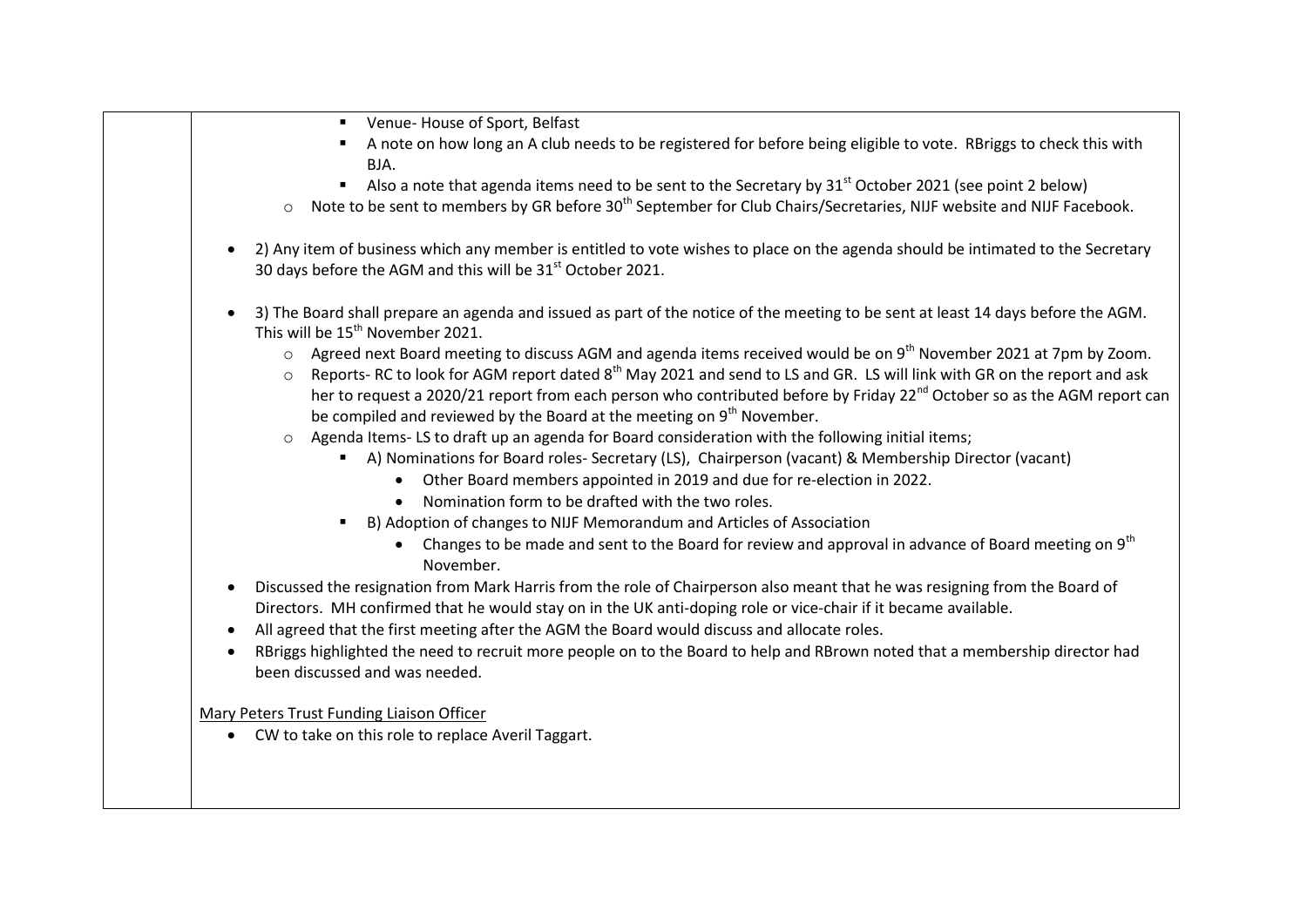| $\overline{7}$ | <b>Sport NI- Effective Organisations Update</b>                                                                                                                            |
|----------------|----------------------------------------------------------------------------------------------------------------------------------------------------------------------------|
|                | <b>Anti-doping</b><br>MH highlighted that a UK Anti-doping framework had been developed and that he was liaising with Karen Roberts in BJA and would<br>continue to do so. |
| 8              |                                                                                                                                                                            |
|                | <b>Sport NI-Sporting Winners Update</b>                                                                                                                                    |
|                | <b>NIJF NI Pathway Squads</b>                                                                                                                                              |
|                | • RBrown noted that interviews for coaches had taken place and 2 main coaches along with 2 assistant coaches were appointed.                                               |
|                | RBrown advised that he would be NI Pathways Squad Director.                                                                                                                |
|                | £750 sponsorship for the Regional Squads.<br>$\bullet$                                                                                                                     |
|                | Squad members needed an NIJF license.<br>$\bullet$                                                                                                                         |
|                | <b>NIJF Performance Programme</b>                                                                                                                                          |
|                | No report in month.<br>$\bullet$                                                                                                                                           |
|                |                                                                                                                                                                            |
|                | <b>Development of a Player Ranking System</b>                                                                                                                              |
|                | • No report in month.                                                                                                                                                      |
|                |                                                                                                                                                                            |
| 9              | <b>Sport NI Sporting Clubs &amp; Commercial Manager Update</b>                                                                                                             |
|                | <b>Commercial Manager Update</b>                                                                                                                                           |
|                | No report in month.<br>$\bullet$                                                                                                                                           |
|                |                                                                                                                                                                            |
| 10             | <b>Volunteering</b>                                                                                                                                                        |
|                | No report in month.<br>$\bullet$                                                                                                                                           |
|                |                                                                                                                                                                            |
| 11             | <b>Covid-19 Club Update</b>                                                                                                                                                |
|                | • RC advised that Clubs were at various stages in terms of opening up.                                                                                                     |
| 12             | NI Open 2022                                                                                                                                                               |
|                |                                                                                                                                                                            |
|                | • LS asked RC if she had any guidance for Averil Taggart in terms of her request for the NIJF Covid Officer and completing a risk                                          |